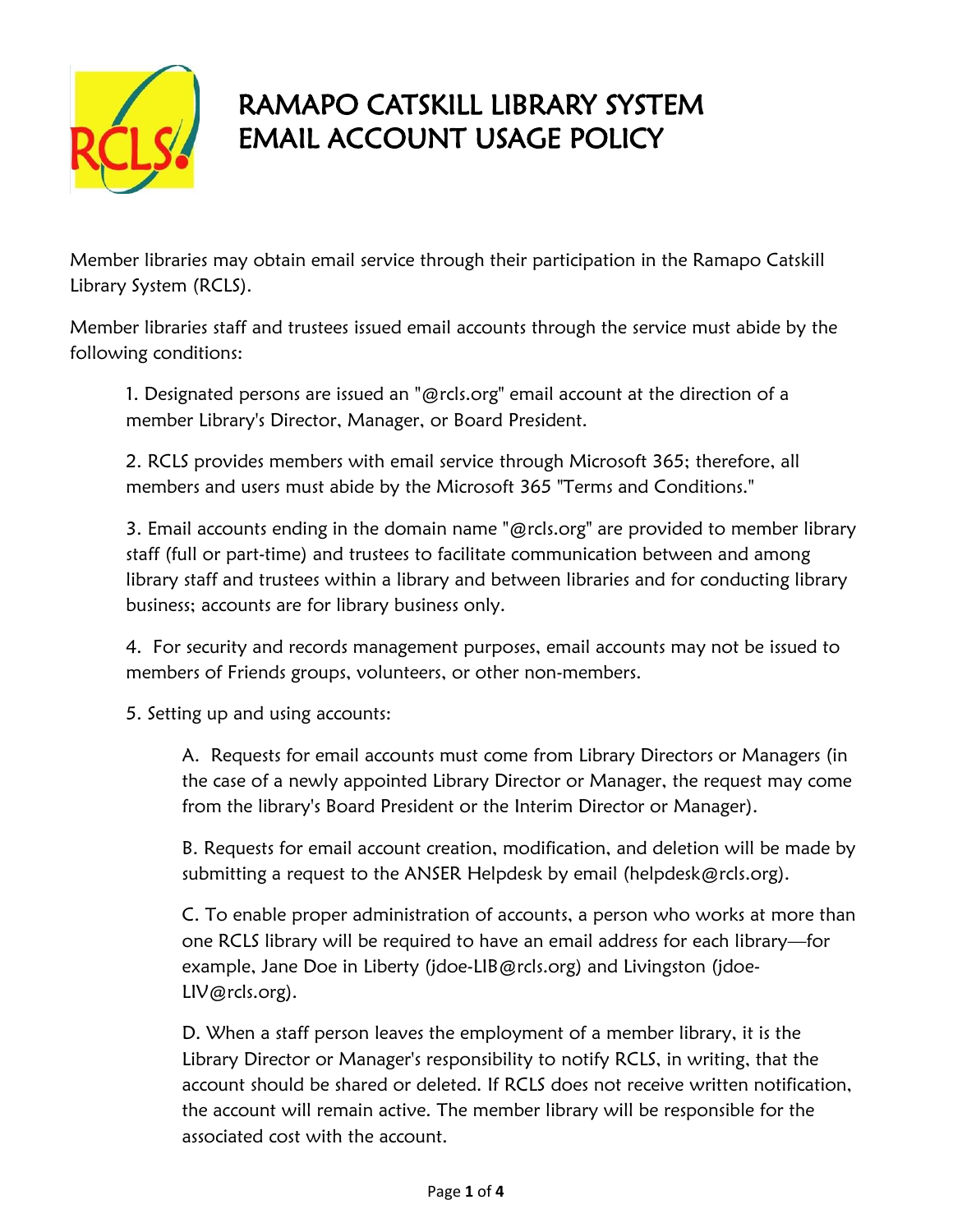E. Shared mailbox (which will include any OneDrive cloud storage) requests will indicate which of the following actions should be taken:

- i. The password for the account will be changed and provided to the Library Director or Manager. The account can remain active and be monitored.
- ii. It is the Library Director or Manager's responsibility to determine who will need access to the mailbox and communicate that in writing to the ANSER Helpdesk. That mailbox will become shared with the designated staff.
- iii. The Shared mailbox may be deleted upon written request.

F. Inactive accounts, those where no login has been made in six (6) months, will be disabled for one (1) month and then deleted. A notification will be sent to the Library Director or Manager.

G. Any member library needing preservation of email accounts must alert RCLS prior to the account being disabled. If it is anticipated an employee will be out for longer than six months, please notify RCLS prior to the employee going on leave.

H. Microsoft 365 is set up to delete emails in two standard folders automatically:

- i. Emails that are older than 180 days in the "Deleted Items" folder
- ii. Emails that are older than 30 days in the "Junk Email" folder.
- iii. There are no automatic deletions from any other folder
- 6. Restoration of Account Content

A. The Microsoft 365 service keeps back-ups of the email server going back 25 days; as a result, any restoration of lost emails can only restore items for this period. Within that timeframe, the mailbox user will be able to restore the deleted email files themselves.

B. If there is a technical concern and Microsoft needs to assist, then the earliest possible notification of lost emails and files improves the chances of recovery.

C. An email restoration will place the restored email back into its source folder.

D. Restoration of specific files or folders may not be possible.

E. If RCLS is involved in any email restoration, it will be subject to the RCLS standard rates for service fee. (See the ANSER agreement Schedule C – Standard Rates for Service).

7. Distribution Groups

A. RCLS sets up and maintains "email lists" in Microsoft 365 referred to as "distribution group or groups" for specific groups of users with a common purpose. For example, the group "allrcls" is intended to provide all RCLS email users the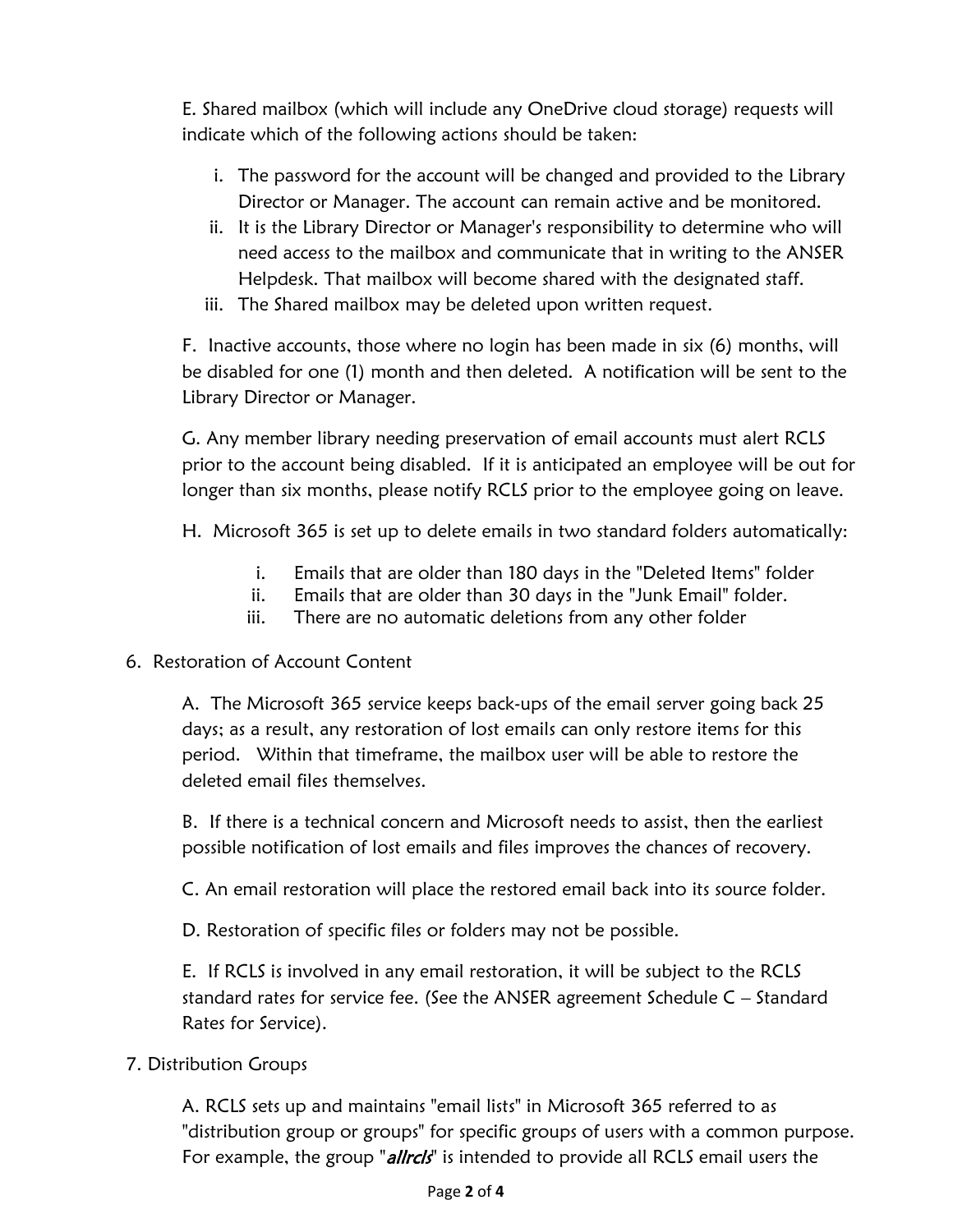ability to exchange, share and request information related to library programs and services from the staff at other libraries.

B. A distribution group must be used for its intended purpose only. For example, the group "*gift*" is intended for items a library wants to remove from their collection or building and is offering the item(s) to other libraries that may find the item(s) valuable. This type of communication should only be shared via the " $giff$ " group.

C. A list of distribution groups and their intended purposes is available on the RCLS website at http://guides.rcls.org/MS365/distributiongroups

D. All users are encouraged to view the list of distribution groups available and request registration for the ones they are interested in joining.

E. Joining Member Library Internal Staff Groups must be arranged through the Library Director or Manager.

F. Monitoring the appropriate use of distribution groups created for member libraries for internal communication with staff is the responsibility of the Library Director or Manager.

8. User Requirements and Training

A. Because an RCLS email account may not be used to register for online personal use (for instance, for personal notifications), employee users must be required and should be trained to ignore, block, or direct unsolicited personal messages to another account.

B. Because an RCLS email account and its contents are the sole property of the member library, not the employee issued the account, employees should be made aware that they do not have a right to personal privacy related to the email account or its contents.

C. Because it would be contrary to member policies, RCLS policy, and federal and state laws, RCLS-issued email may not be used to create or distribute content that is disparaging or discriminatory on the basis of race, gender, disabilities, age, sexual orientation, religious beliefs and practice, political beliefs, or national origin. Pornography, gambling, and other content that is clearly out of the scope of professional use are also barred. Employees who receive any emails with this type of content from any RCLS or member library employee should immediately report the matter to their supervisor or the designated employee for receiving such reports.

RCLS reserves the right to delete or suspend an email account used to create or distribute email that violates this requirement.